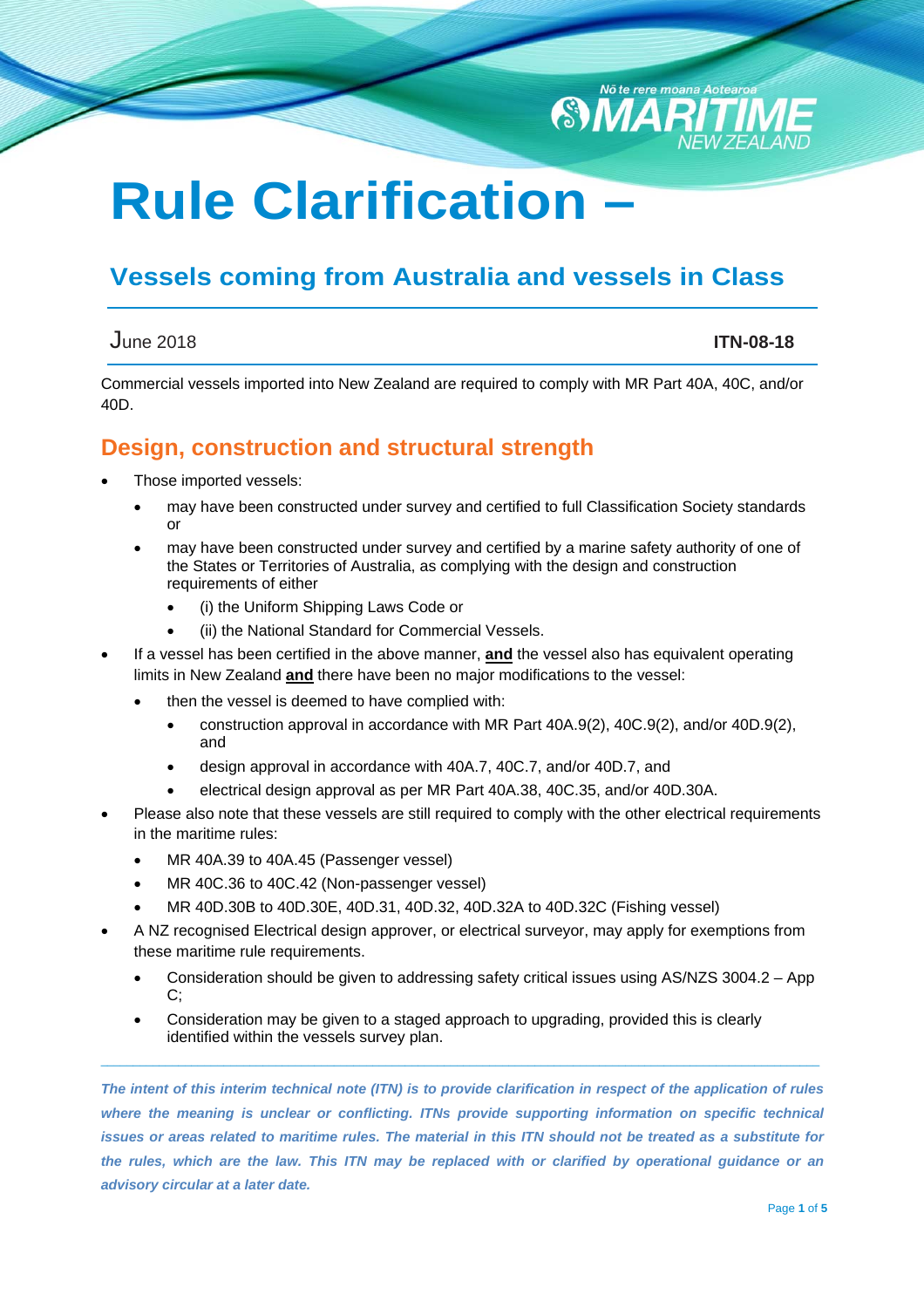- If a staged approach is undertaken, the Certificate of Survey will likely be endorsed with a condition that "*complete electrical upgrade to be completed by dd mmm yyyy*". The status of the phased upgrade of the electrical systems, if undertaken, should be reported at each survey of the vessel. On completion of the upgrade, any condition imposed on the Certificate of Survey would be removed.
- Regardless of anything mentioned above, a Design Approval by a NZ recognised Design Approver is required if the vessel has:
	- undergone major modifications, or
	- permanent changes to its operating limits, or
	- the scope of certification has changed.

### **Survey requirements**

- All imported commercial vessels are required to comply with survey requirements in MR Part 40A.8, 40C.8, 40D.8.
- When a commercial vessel has been imported into New Zealand a NZ recognised "Initial" surveyor should verify that the vessel complies with all aspects of the Maritime and Marine Protection Rules. However, where differences are found, the vessel should either be made fully compliant with the rules, or hold an exemption (in accordance with section 47 or section 395 of the Maritime Transport Act 1994).
- Examples of Maritime Rules that may vary from Australian standards include: sill heights, door widths, egress and escapes, bilge piping and pumping systems, wheelhouse windows, and collision bulkheads.

### **Stability booklet**

- When a commercial vessel has been imported into New Zealand it must meet the stability standards as described in MR 40A.13, 40C.13, 40D.33/34.
- Vessels imported from Australia or certified by a Classification Society may already hold a stability booklet approved by a recognised Classification Society or the AMSA administration.
- Provided the vessel has not:
	- undergone a major modification, or
	- made permanent changes to the scope of its operation, or
	- made changes to its operating limits

- then the NZ recognised surveyor should examine the stability booklet approved by a recognised Classification Society or AMSA.

- The recognised surveyor should then undertake testing (as applicable) to determine the lightship weight and the centre of gravity (CG).
- Those results can be verified against the existing stability booklet, in order for the surveyor to satisfy themselves of the vessel's compliance with the rules.

 $\_$  ,  $\_$  ,  $\_$  ,  $\_$  ,  $\_$  ,  $\_$  ,  $\_$  ,  $\_$  ,  $\_$  ,  $\_$  ,  $\_$  ,  $\_$  ,  $\_$  ,  $\_$  ,  $\_$  ,  $\_$  ,  $\_$  ,  $\_$  ,  $\_$  ,  $\_$  ,  $\_$  ,  $\_$  ,  $\_$  ,  $\_$  ,  $\_$  ,  $\_$  ,  $\_$  ,  $\_$  ,  $\_$  ,  $\_$  ,  $\_$  ,  $\_$  ,  $\_$  ,  $\_$  ,  $\_$  ,  $\_$  ,  $\_$  ,

*The intent of this interim technical note (ITN) is to provide clarification in respect of the application of rules*  where the meaning is unclear or conflicting. ITNs provide supporting information on specific technical *issues or areas related to maritime rules. The material in this ITN should not be treated as a substitute for the rules, which are the law. This ITN may be replaced with or clarified by operational guidance or an advisory circular at a later date.*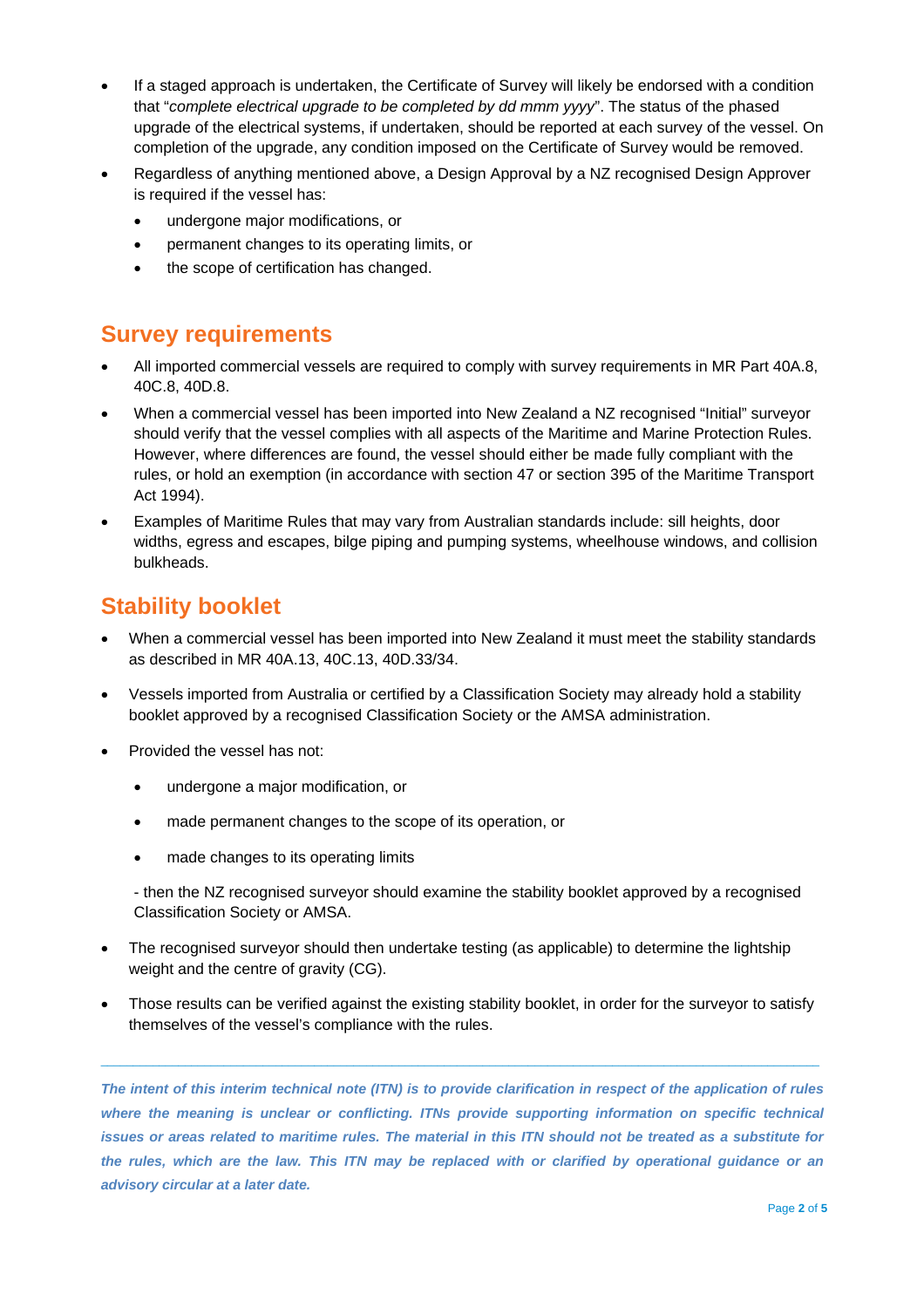If the surveyor is satisfied that the existing stability book meets the requirements of the rules, then the Director will accept the existing stability book – as being in a form acceptable to the Director.

#### **Owners responsibility**

- Prior to purchasing and importing a commercial vessel, it is recommended that a due diligence assessment is undertaken to ensure that any vessel imported into New Zealand is compliant with the Maritime and Marine Protection Rules. As part of this, **owners should try to obtain any relevant design documents, and approved plans from the previous owner, AMSA or the Classification Society.**
- Furthermore, it is recommended that prior to purchase, an AMSA accredited or NZ recognised electrical surveyor undertakes an electrical inspection to ensure compliance with the Appendix C checklist (C10 & C11) from AS/NZS 3004.2, and to ensure compliance in relation to electrical requirements as stated in the New Zealand Maritime and Marine Protection rules. This information should be subsequently provided to an MNZ recognised electrical surveyor or electrical design approver, in order for the surveyor or approver to satisfy themselves of the vessel's compliance with the New Zealand Maritime and Marine Protection Rules.

*The intent of this interim technical note (ITN) is to provide clarification in respect of the application of rules*  where the meaning is unclear or conflicting. ITNs provide supporting information on specific technical *issues or areas related to maritime rules. The material in this ITN should not be treated as a substitute for the rules, which are the law. This ITN may be replaced with or clarified by operational guidance or an advisory circular at a later date.*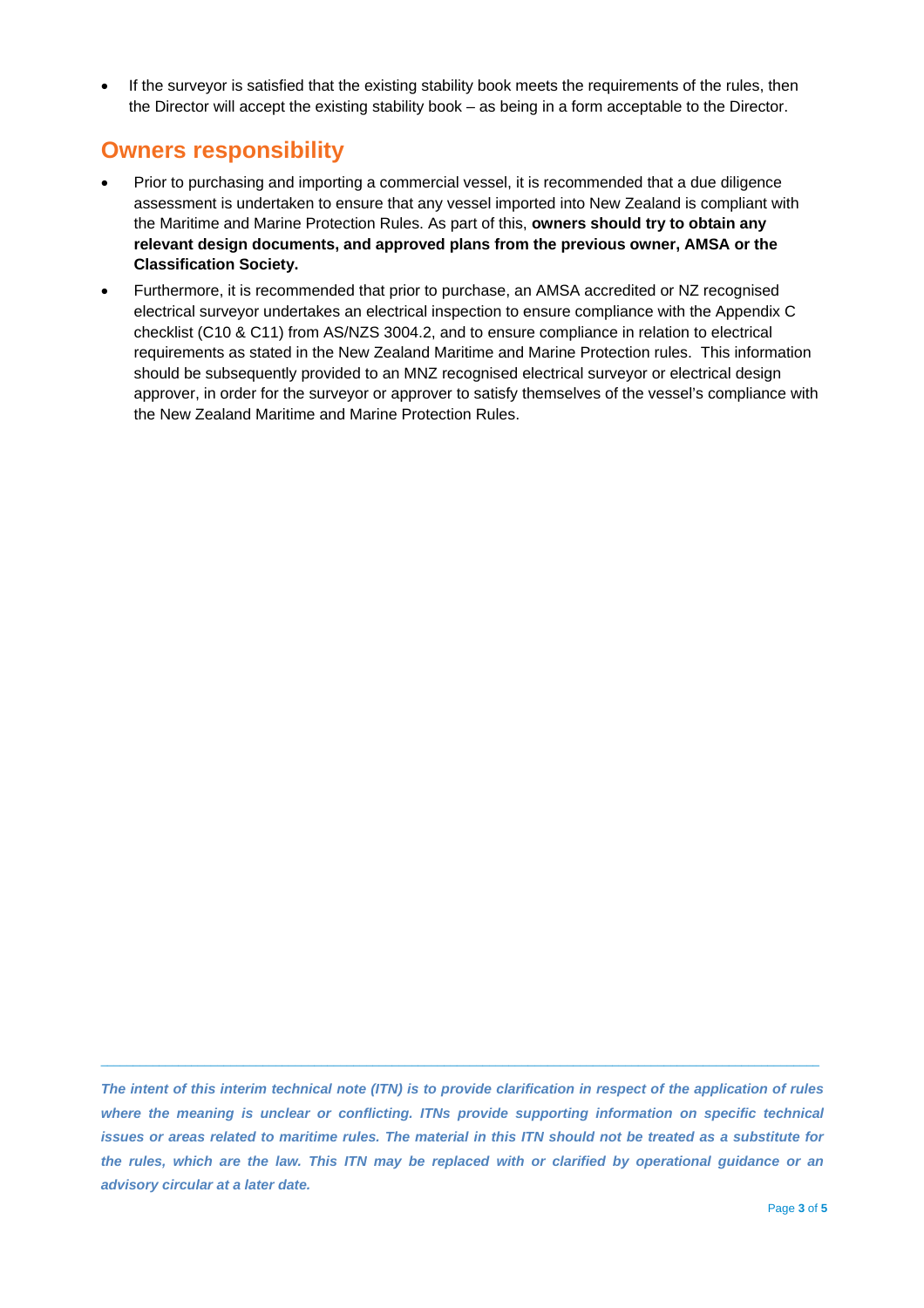

*The intent of this interim technical note (ITN) is to provide clarification in respect of the application of rules where the meaning is unclear or conflicting. ITNs provide supporting information on specific technical issues or areas related to maritime rules. The material in this ITN should not be treated as a substitute for the rules, which are the law. This ITN may be replaced with or clarified by operational guidance or an advisory circular at a later date.*